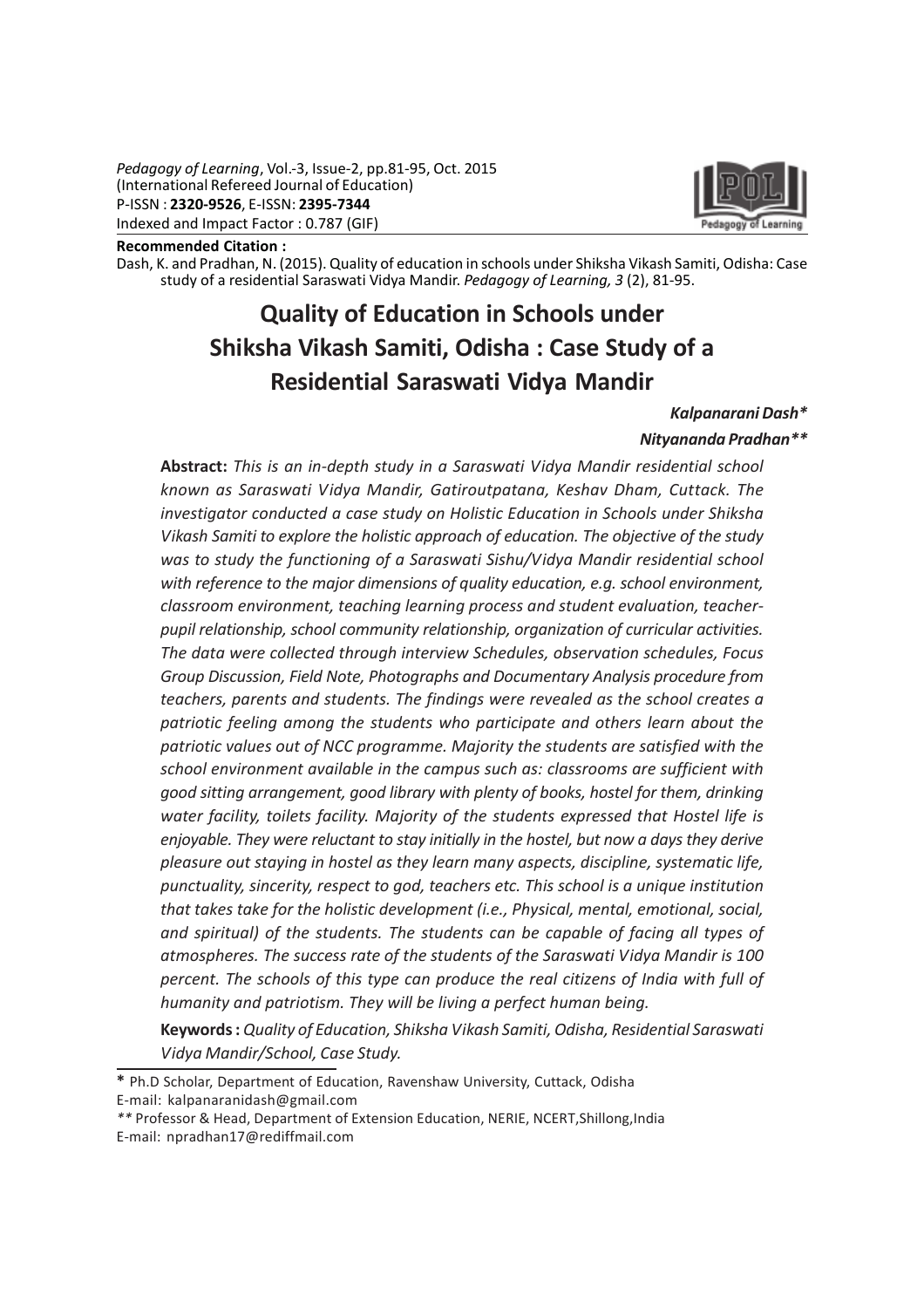#### Backdrop

India is blessed with rich culture and heritage. The culture of India is one of the oldest cultures in the world. Indian history reviews the growth and development of western civilization that includes their language, literature, history and religion. It gives a new light to the seekers of the Divine truth & since research scholars like Vivekananda, Sri Aurobindo and many others of the world. The rich and diverse culture and values of India are deeply rooted within our hearts, mind, body and soul. Every nation wants to have the education suitable to reflect their national interest so that it can have mark in world scenario. There are several educational committees were established to revise our educational system & they tried to develop a national system of education which may mould the posterity into such a youthful generation as fully saturated with the feelings of Hinduism and patriotism. "Saraswati Sisu Mandir" was the result of such patriotic feeling. Having national interest within one's self, having completely attained all-round physical, mental, intellectual and spiritual development, capable of facing modern challenges successfully and dedicating their lives for the service and upliftment of the natives of backward and remote tribal areas and slum dwellers, so that these down-trodden people may get their rights, the students of this sacred school become good citizens of India & the mission of great persons for this school will be achieved successfully. Above all mutual equity, national and cultural integrity and economic property will be restored. These good human beings and good Indian citizen will place India at the will be proud of having such great children.

The purpose of holistic education is to prepare students to meet the challenges of living as well as academics. It is concerned with the growth of child's intellectual, emotional, social, physical, artistic, creative and spiritual potentials. It actively engages students in the teaching/learning process and encourages personal and collective responsibility. But, by all accounts, the expansion of the Indian education system has led to deterioration in the quality of education as the school system neglects the around development of the child. Recent studies have shown that even when students are retained in schools, they do not learn what they are supposed to learn. Low levels of learning at the primary stage are almost a universal phenomenon in India (Dave, 1988; Shukla, 1994; Varghese 1994). While the majority of the schools are of poor quality (by international standards), there are specks of excellence. While the scenario is fraught largely with poor quality, there has been an increasing expression of concern for quality (Mukhopadhyay and Parhar, 1999). If the quality of education is at stake, what is the fate of holistic education? Everybody including policy makers is beating the drum for providing the holistic education to the children, but in reality t does not happen. However, the real concept is based on Holistic education focuses on the fullest possible development of the person, encouraging Individuals to become the very best or finest that they can be and enabling them to experience all they can from life and reach their goals (Forbes, 2003).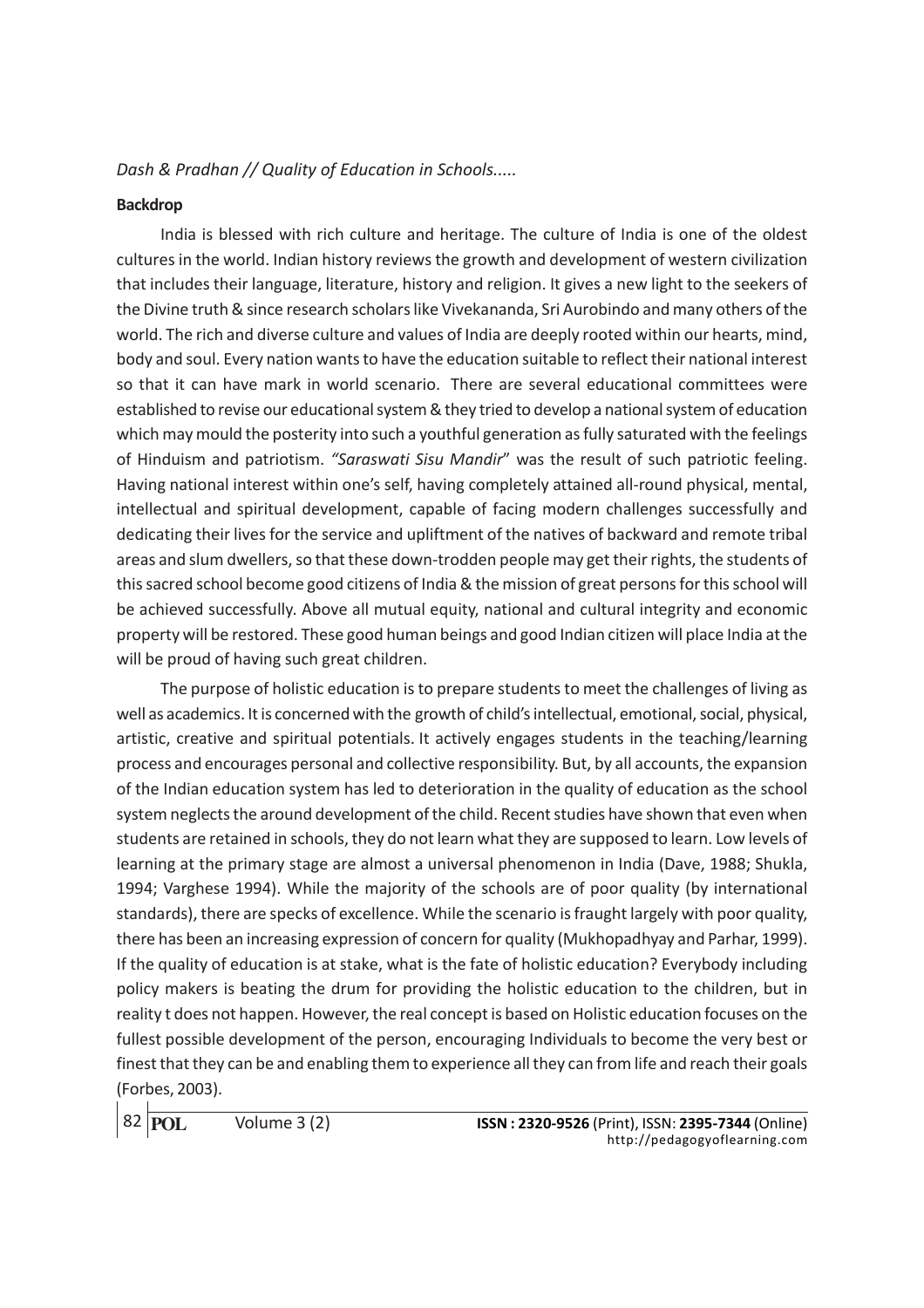# Features of Holistic Education

The recognition of wholeness and interconnectedness is a fundamental principle of holistic education. In this connection, Miller (1991) has proposed the following characteristics of holistic education:

- It is based on the child's Intellectual, emotional, social, physical, creative or intuitive, aesthetic and spiritual potentials.
- <sup>l</sup> Emphasis on collaborative learning based on relationships at all levels within a learning community (i.e. teacher and students)
- <sup>l</sup> Learning and experiences are acquired beyond the classroom transactions.
- <sup>l</sup> Encourages broadening the horizon of knowledge i.e. Understanding the world.
- <sup>l</sup> empowers learners to examine critically the cultural, moral and political contexts of their lives
- <sup>l</sup> Holistic education has the capacity to empower students to think differently, to think creatively and reflect on their own values.

Collaboration rather than competition in classrooms, teachers help young people feel the world oh human relations. By using real-life experiences, current events, the dramatic arts and other lively sources of knowledge in place of textbook information, teachers can kindle the love of learning. By encouraging reflection and questioning rather than passive memorization of "facts," teachers keep alive the "flame of intelligence" that is so much more than abstract problem-solving skill.

#### Dimensions of Quality Education

The Sarva Shiksha Abhiyan emphasizes a holistic and comprehensive approach and suggests community-based monitoring system and also encourages developing partnerships between communities and research institutions for effective monitoring. Sarva Shiksha Abhiyan (SSA), which aims at providing useful and relevant elementary education to all children in the age group of 6-14 years. The National Curriculum Framework 2005 has strongly articulated the need for a substantial improvement in the quality of education. The Sarva Shiksha Abhiyan (SSA) also emphasizes the significance of quality education and suggests various parameters to be addressed in State and district plans to achieve the desired goal.

The quality dimensions for elementary education have broadly been identified by the School and mass Education Department, Government of Odisha, as following:

# School Environment

- **.** Strong boundary wall, fence with kitchen garden.
- RCC roof with long verandah and adequate classrooms available.
- Sufficient air and light in the classroom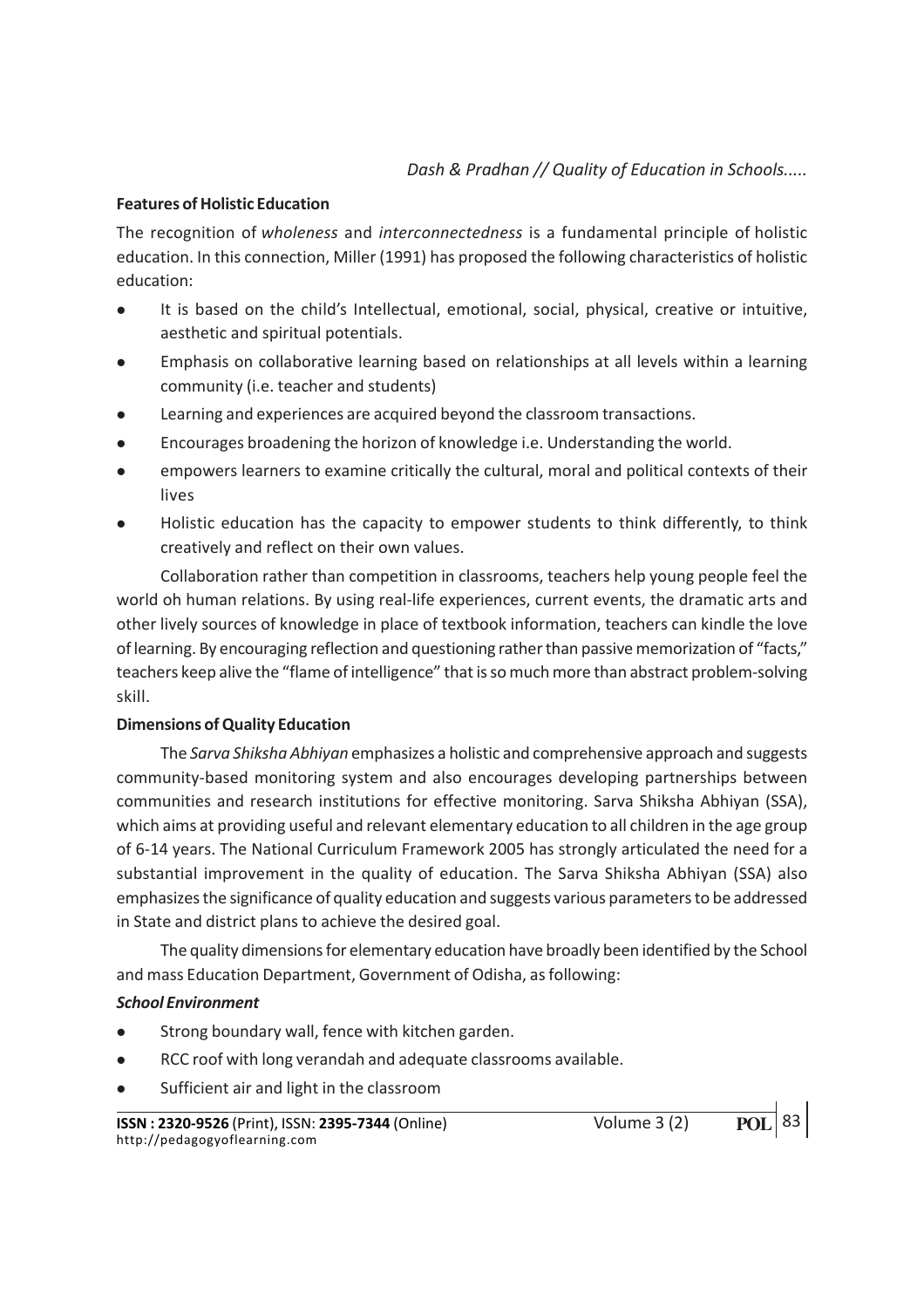- Toilets available and properly used and separate toilets for Girls
- <sup>l</sup> Hygienic drinking water.
- Ramp and rail for CWSN
- <sup>l</sup> Cleanliness of school, classroom and awareness for personal cleanliness.

# Curricular Programme

- <sup>l</sup> Classroom named
- <sup>l</sup> Ground level blackboard available and used.
- <sup>l</sup> Availability of TLM Corner, Activity Bank, Question Bank and Display Board.
- Availability of Attendance Chart and filled up by children.
- Availability of Attendance Chart and filled up by children.
- Preparation of Discipline Rule and obeyed by all.
- Availability of required TLM.

# Co-curricular Programme

- Evaluation of student's achievement regularly by teacher
- <sup>l</sup> Availability of Time Table in office and classroom.
- Availability of "SAMADHAN", "SADHAN" and "SANJOG" and its proper use.
- <sup>l</sup> Maximum availability and use of teaching time as per RTE Act
- <sup>l</sup> Peer learning encouraged, seating arrangement as per activity and students ask question freely.
- <sup>l</sup> Availability of TLM Corner with low cost and no cost TLM
- <sup>l</sup> Indication of positive behavior towards CWSN, Girls, SC & ST children.
- Children take up and complete project work.
- <sup>l</sup> Co-curricular activities in regular intervals and Health Card for all.
- <sup>l</sup> Availability of Idea Box.

# Evaluation and Achievement

- Continuous and Comprehensive Evaluation (CCE).
- Student's achievement (both curricular & co-curricular) reflected in progress card.
- Children's attendance and achievement shared with parents.

# School Management

- <sup>l</sup> Constitution of VEC / SMC as per rule. Preparation of Activity Calendar on the basis of School Development Plan.
- Monthly meeting of SMC & PTA.

# Rationale of the Study

The education system at the schools under Shiksha Vikash Samiti is quite different from other schools in Odisha as the achievements reveal the success of the system. The system of education includes Physical education, yoga training, moral and spiritual education, Sanskrit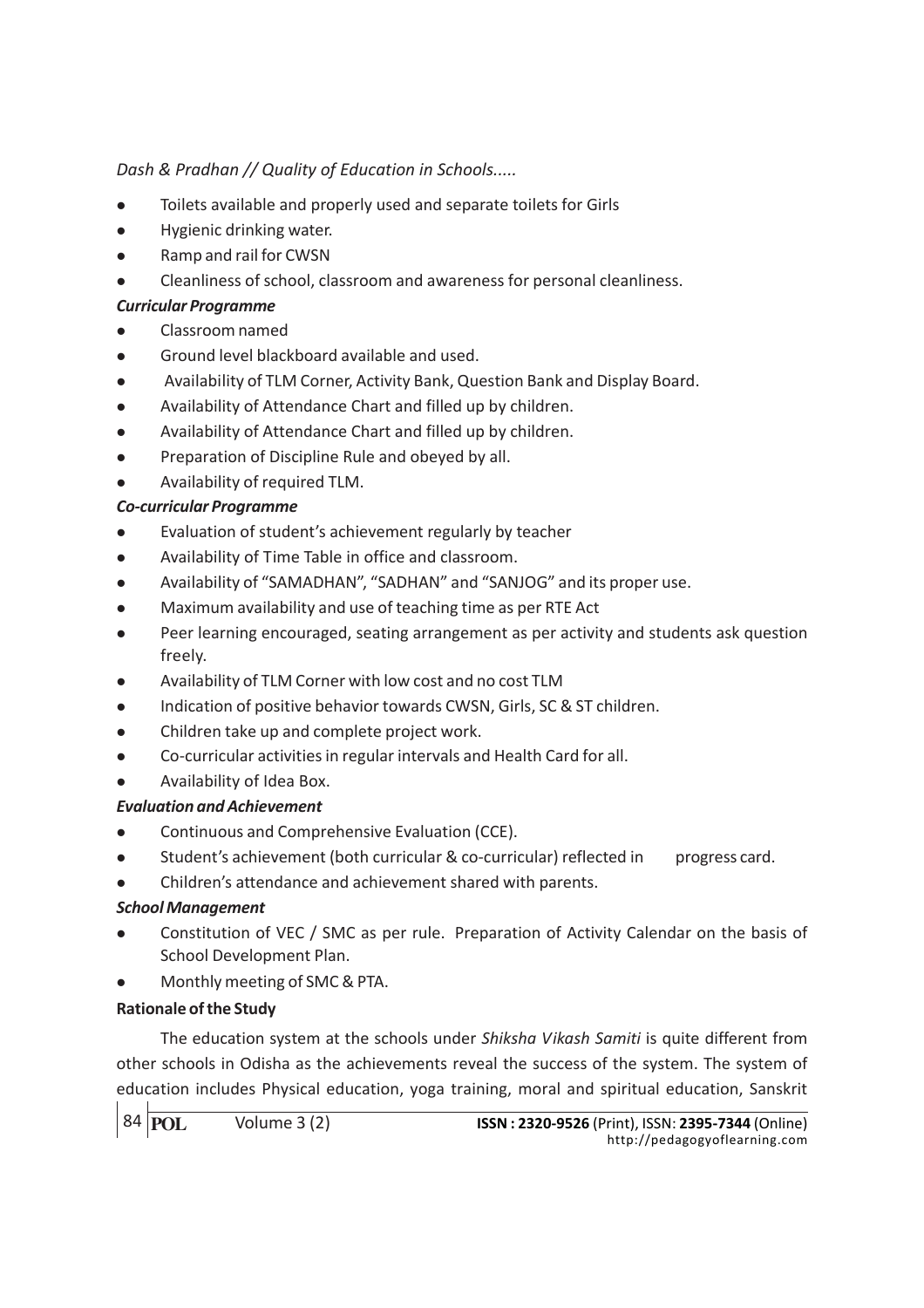language teaching, music teaching, etc for the children. Students receive ideological training through extra-curricular activities. They participate in development work and disaster relief, politicizing education and linking it to social service. The child's Intellectual, emotional, social, physical, creative or intuitive, aesthetic and spiritual aspects are highly emphasized. Besides, collaborative learning; Learning and experiences beyond classroom transactions; broadening the horizon of knowledge; examining critically the cultural, moral and political contexts of their lives; thinking differently, creatively and reflect of values are the pivot of teaching learning process at Saraswati Sishu Mandir system f education.

In this connection, the investigator has conducted an in-depth study in a Saraswati Vidya Mandir residential school known as Saraswati Vidya Mandir (Residential), Gatiroutpatana, Keshav Dham, Cuttack. The investigator conducted a case study on Holistic Education in Schools under Shiksha Vikash Samiti to explore the holistic approach of education.

#### Objective of the Study

To make an in-depth study of the functioning of a Saraswati Sishu/Vidya Mandir residential school with reference to the major dimensions of quality education, e.g. school environment, classroom environment, teaching learning process and student evaluation, teacher-pupil relationship, school community relationship, organization of curricular activities.

#### Research Questions

On the basis of the above stated objective of the study, the investigator has framed the following research questions to reveal the answers from the study:

- 1. To what extent the school environment (e.g. classroom, playground, boundary wall, toilets, residential rooms, drinking water, kitchen, and dining hall) is conducive for learning?
- 2. Whether the teaching learning process followed in the residential school under study is appropriate so as to promote learning?
- 3. Whether the classroom activities are learner centric (e.g. participatory, joyful, activity based)?
- 4. Whether the practice of student evaluation followed in the school under study is continuous and comprehensive?
- 5. Whether the teacher-pupil relationship in the school under study is cordial?
- 6. What are the curricular activities (e.g. physical, literary, sports, NCC, yoga) organized in the school under study?

#### Methodology of Study

# The Case and the Informants

The study was a case study. One residential Saraswati Vidya Mandir, i.e., Saraswati Vidya mandir (Residential), Gatiroutpatana, Keshav Dham, Cuttack of Cuttack District in the State of Odisha was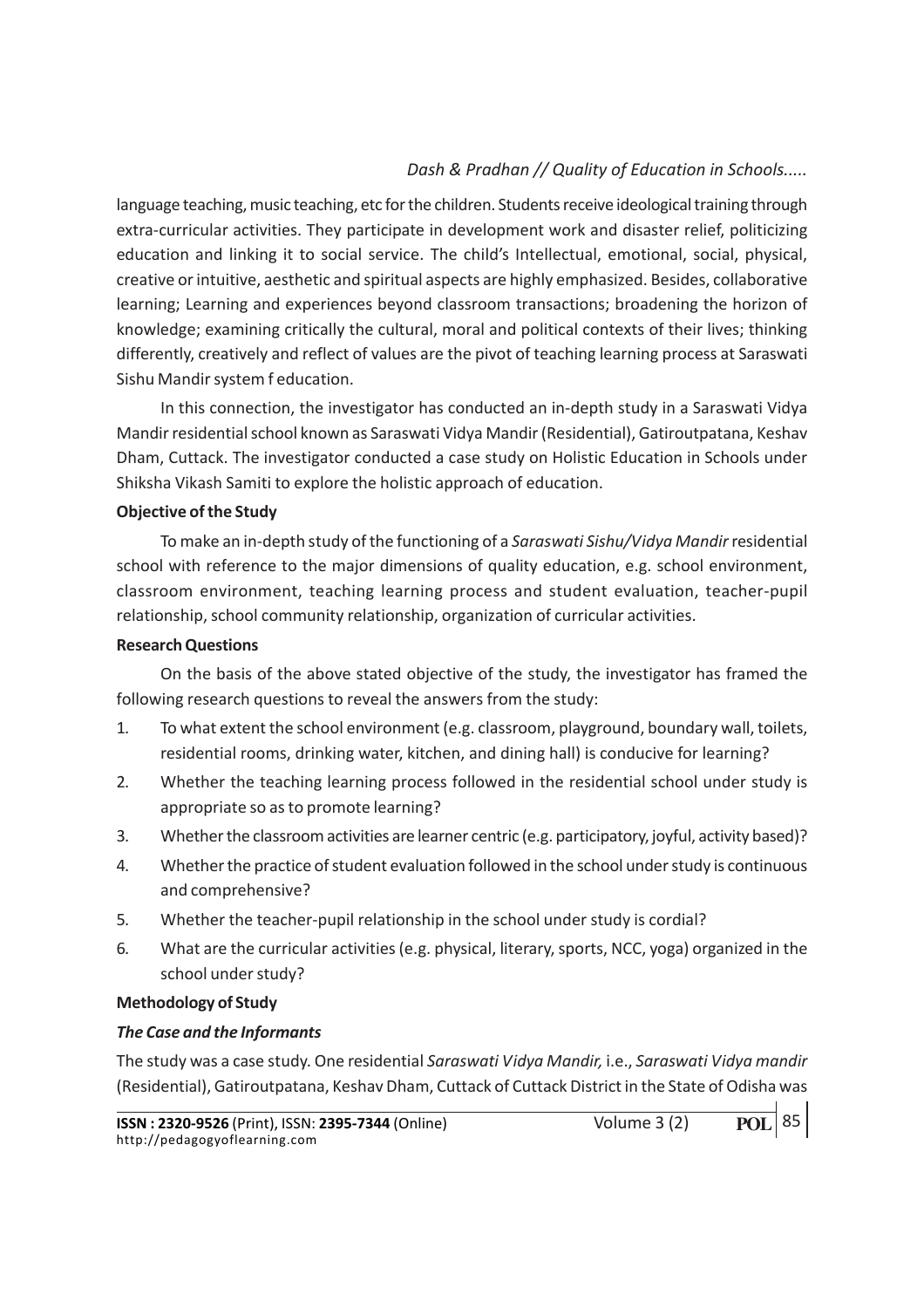selected purposively as the unit or case of the study. The school was selected keeping in view the convenience of the researcher, including time available for the study and geographical factors. The key informants of within the case were such as:

| The Head Master/ Pradhan Acharya | $\bullet$ | One |
|----------------------------------|-----------|-----|
| Teachers/Acharyas                |           |     |
| Students participated in FGD     |           |     |
| Parents                          |           |     |

The following tools and techniques were used for the collection of data from the key informants of the school :

- i. Interview Schedule for Head Master/ Pradhan Acharya
- ii. Interview Schedule for Teachers
- iii. Schools Observation Check List
- iv. Classroom Observation Schedule
- v. Guideline for Focus Group Discussion with students
- vi. Interview Schedule for Parents
- vii. Field Note, Photographs and Documentary Analysis

#### Techniques of Data Analysis

The data collected with the help of above tools were analyzed using qualitative technique of thick descriptions. In order to cross-check and validate the data collected through different sources the method of triangulation was followed.

#### THE RESULTS

The results of the study as revealed from analysis of data are presented under the following captions :

#### The Case Profile

Saraswati Vidya Mandir (Residential), Keshabdham, Gotiroutpatna of Cuttack district in the state of Odisha is a private school run under Siksha Vikash Samiti, Odisha and affiliated to Board of Secondary Education, Cuttack, Odisha. This school is located 08 km away from OMP Square and 10 km from Badambadi bus stand of Cuttack City. The school is located near the river valley of the Mahanadi on the way of Paradeep. The place is well connected to the National Highway-5A near to CRRI, Bidyadharpur. The campus is in the revenue village of Gatiroutpatana of Cuttack sadar. The campus of the school is named as 'Keshab Dham' in name of Dr. Keshav Baliram Hedgewar, the founder and first Sarsanghachalak of Rashtriya Swayamsevak Sangh.

This is a boys' school and residential in nature, which was established on 19.06.1986 in its premises. Presently, 428 students are studying and residing in the hostel situated in the campus itself. The campus is of 20 acres of land in which the double stored 'U' shaped beautifully structured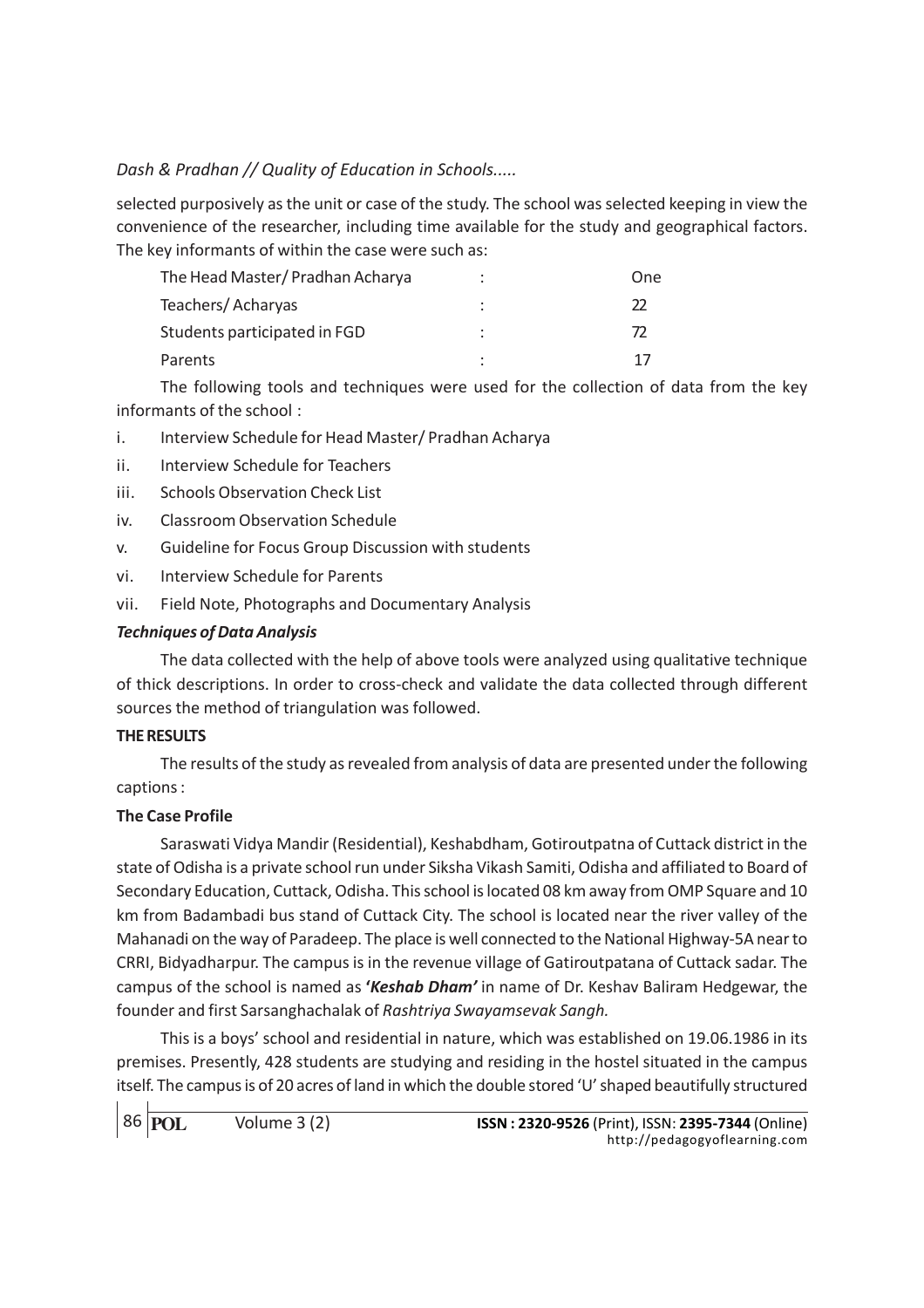school building is situated. The school administrative office, office room (Aryabhata Kakhya) office of the Pradhan Acharya (Chanakya Kakhya), Staff Common Room (Bharadwaja Kakhya) and Classrooms are situated in the ground floor of the building. The library, computer laboratory, other classrooms are located on the first floor of the building. The vast play ground, beautiful greenery garden, big assembly hall for prayer for students & teachers, well constructed meditation & evening prayer hall, teachers training centre, botanical garden etc. have increased the beauties of the school.

#### Student Enrolment

Class-VI-56; Class-VII-76; Class-VIII-106; Class-IX-113; Class-X-77; Total-428 (Upto year 2012)

#### Teachers and other functionaries of the School

There are 23 teachers including Pradhan acharya, 03 administrative staff, 01 pharmacist, 04 number of Sevak, 10 Workers for kitchen as chief cook, assistant cooks, assistants for cooking the food for the students and staff of the school; 08 workers for cleaning in hostel, garden, etc.

#### School Environment

The school is having 20 acres of land as the campus. The school infrastructure has been created in about 04 acres of land with pucca boundary wall and big Iron Gate. The 'U' shaped school building looks very beautiful. There are 20 classrooms with well sitting arrangement (Desk & bench) with place for keeping school bags. Each classroom is suitable for minimum 50 students to be seated. The classroom is provided with blackboards. The library is well arranged with good number of books, different magazines for both the students and teachers. The library is a suitable for the teachers to update their knowledge and helpful for the students. The science laboratory is quite good and also in the computer laboratory all the computers are in working condition, where the students learn about use of computer.

|           | Classrooms                        | $\ddot{\cdot}$ | 20 nos.              |
|-----------|-----------------------------------|----------------|----------------------|
| $\bullet$ | <b>Teachers' Quarters</b>         | $\ddot{\cdot}$ | 05 nos. (Manageable) |
| $\bullet$ | Hostel for students               | ÷              | 01 building          |
| $\bullet$ | Living rooms                      | $\ddot{\cdot}$ | 28                   |
| $\bullet$ | Bore well (Electric Motor fitted) | $\ddot{\cdot}$ | 03 nos.              |
|           | Kitchen                           | ÷              | 02 no.               |
|           | Dining hall                       | ÷              | $01$ (Big)           |
| $\bullet$ | Play ground                       | t              | 1.50 acre.           |
|           | Kitchen Garden                    | ÷              | $0.5$ acre.          |
|           | Office room                       | ÷              | 02 no.               |
|           | Toilets in Schools                | $\ddot{\cdot}$ | 05 nos.              |
|           | Toilets in Hostel                 | ÷              | 05 nos.              |
|           |                                   |                |                      |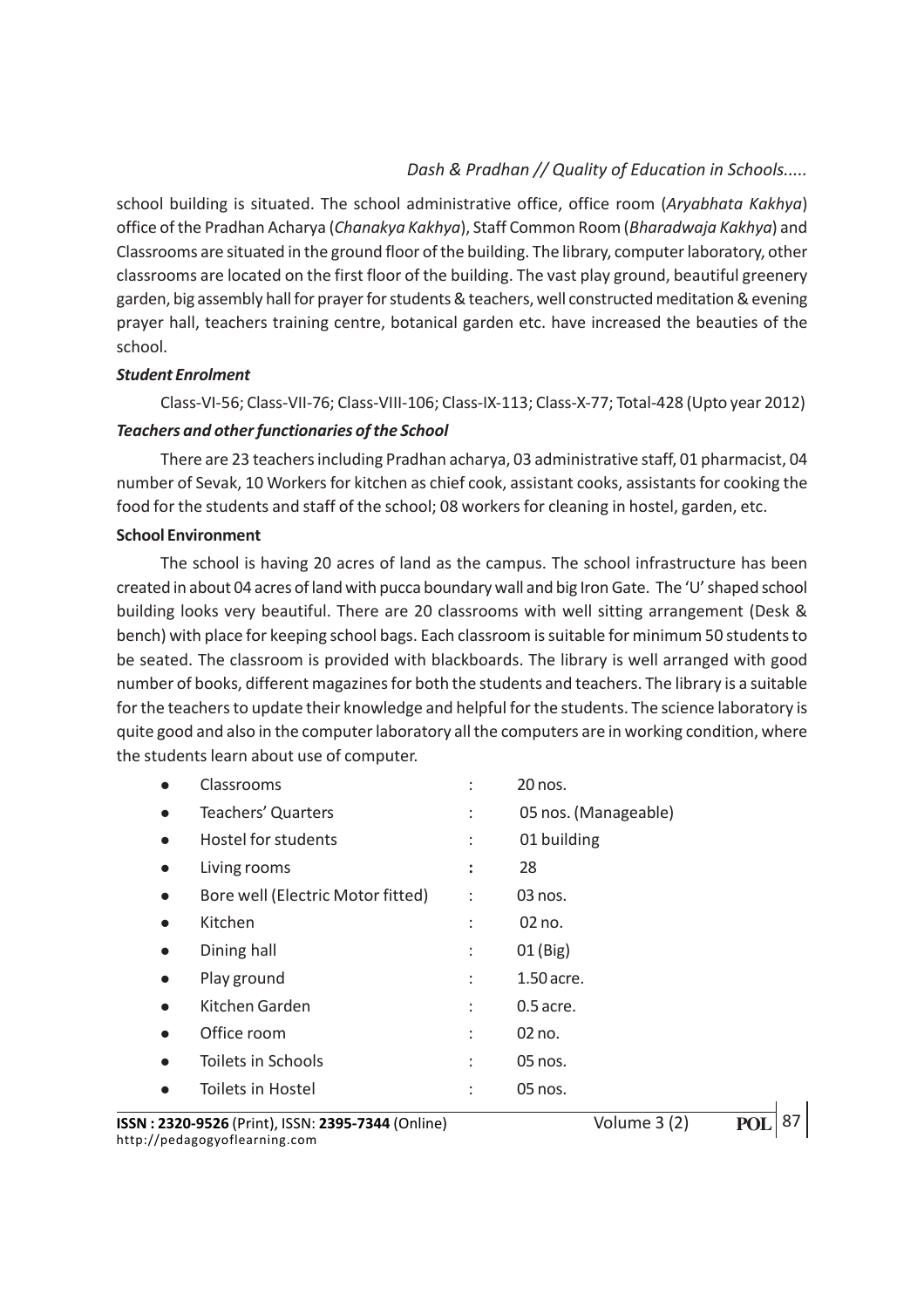• Safe Drinking Water : 05 Aqua guard facility **e** Botanical Garden : 01 no <sup>l</sup> Teachers Training Centre : 01 no with accommodation facility • Health centre  $\qquad \qquad$ : under construction • Staff quarter  $\cdot$  : under construction • Guest house  $\bullet$  is the under construction

## Residential Environment

Regarding Residential Environment, the School is having very good accommodation for 428 students in the hostel. Number of living rooms in the hostel are 28. Rooms for living are spacious, 06 or 09 or 16 students live in each room as per the size of the rooms. Furniture in the living room contains wooden cots, cup boards, table, chairs, and good electricity facility with fan (High powered silent generator available). Toilets for the children are well cleaned and proper hygienic environment is maintained by the workers allotted for the same in the hostel. Sufficient and safe drinking water facility is available with aqua guard fittings.

#### Health/Dispensary Facilities

The dispensary facility includes, first aid treatment, one pharmacist is appointed for the purpose. One ambulance is provided by the school management for the students and staff to carry them to the nearby hospital, if anybody becomes ill.

#### Sports Materials and Others

Sports materials like Volley ball, foot ball, carom, cricket, badminton, ring ball, chess etc are available in the school. The musical instruments such as harmonium, flute, tabla, dholak, ginni are available in the school. Mainly the musical instruments are played during the evening prayer in the assembly hall daily. Other infrastructures like notice board, display board, wall clock, school bell, news paper, magazines are available in the school.

#### Botanical Garden

The botanical garden of the school is situated in the campus itself which is named as 'Dhanwantary Vanausadhi Udyana" full of variety medicinal plants. The students learn about these plants by observing directly these plats. They learn about the medicinal benefits of these plats. Besides, It also develops an emotional attachment towards the plants and trees (i.e., love for tree, tree is life).

#### Kitchen Garden

The kitchen garden is implanted in about 4.00 acres of land. Numbers of vegetables, fruits are harvested from the garden. The vegetables like pumpkin, brinjal, tomato, Potato, papaya, bitter guard, cabbage, cauliflower, spinach, bean etc are cultivated in the kitchen garden for the school. The fruits as mango, papaya, guava, carrot etc are also harvested from the kitchen garden.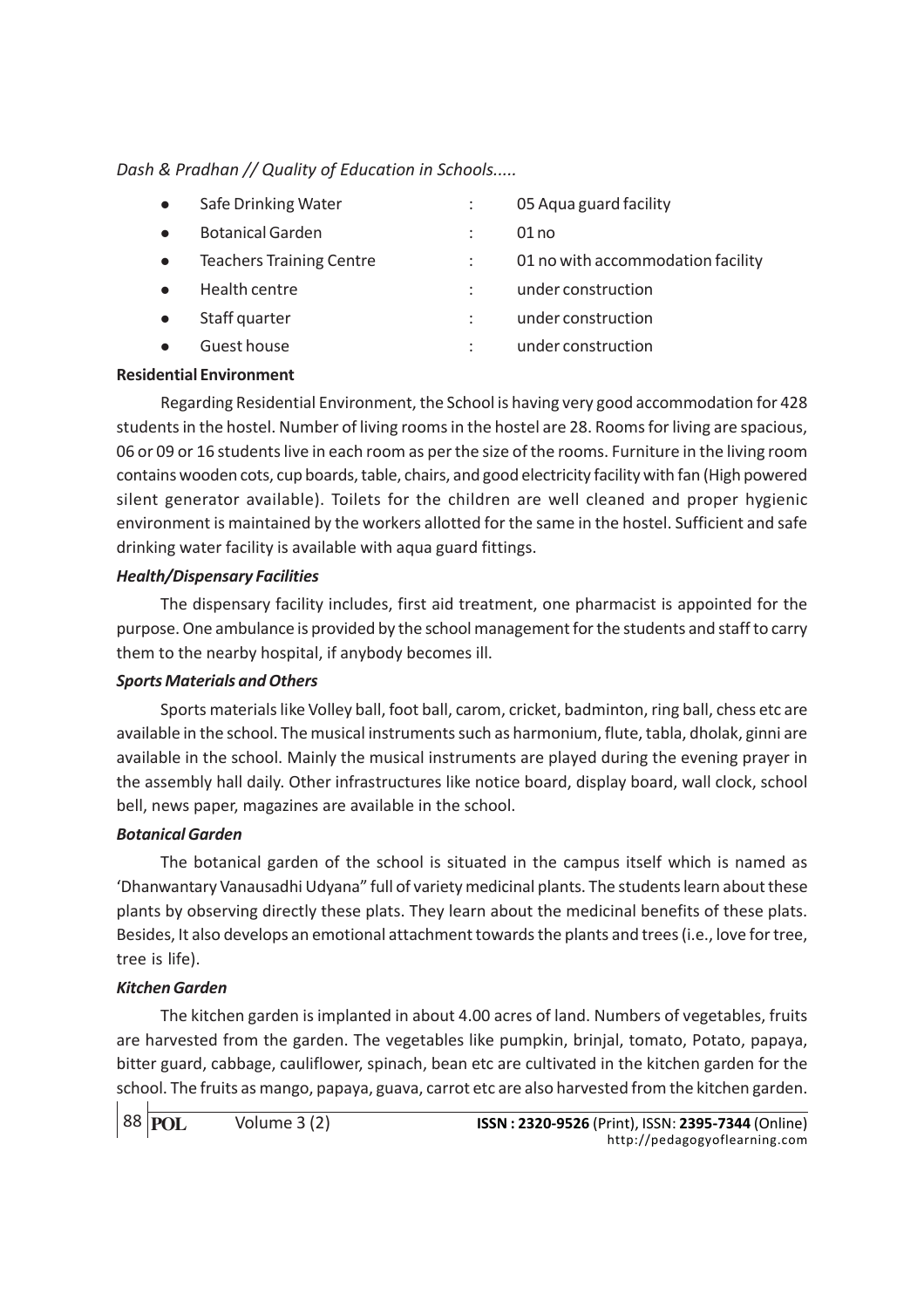#### Dining Hall for Mouna Bhojan

The dining hall has been newly constructed keeping in view the increasing number of students in the school. The new dining hall is of completely vitrified marble flooring, where more than one thousand students can seat properly and take their lunch and dinner at a time. The unique feature in the dining hall is maintenance of discipline and silence, so the process of taking lunch and dinner is named by the organization as "Mouna Bhojan", which means Silently Taking Food.

#### Classroom Environment

The classrooms were observed directly by the investigator with the help of a check list containing different aspects such as room size, space in the room, sitting arrangement for the students, table, chair, black board, and electricity facility with fan, well ventilation having windows, decoration with different images, space for keeping the school bags etc. After observation it was revealed that, there are 20 numbers of classrooms for Class VI to Class X with different sections in each class. The room size is very suitable for minimum 50 students to sit in the class. The inside and outside walls of the classroom are well decorated with different images, quotations pertaining to value, ethics.

#### Teaching Learning Process and Classroom Activities

The teaching learning process of the school was observed by the investigator with the help of a Classroom Observation Schedule prepared by her and some photographs were taken during observation. These photographs are added in following. In the schedule there are 12 aspects regarding teacher behaviour as well as pupil behaviour. Such as: Set Induction, Statement of Aim, Explaining, Questioning, Reacting, Stimulus Variation, Use of teaching aids, BB. Works, Classroom Management, Master over the teaching unit or subject, closer, and Evaluation/ home assignment. All the behaviours and activities in the classroom were recorded during the classroom teaching observation. The observation process was done for the period of one week. The classes of all the teaching subjects were observed by the investigator to assess the teaching learning process and student evaluation process of that particular subject. The subjects are: Odia, English, mathematics, Sanskrit, General Science, History, Geography etc.

#### Process of Student Evaluation

The evaluation process of the student's achievement in the school is based on the CCE up to elementary level. The school also follows the same approach in secondary level. Continuous and Comprehensive Evaluation (CCE) refers to a system of school-based evaluation of students that covers all aspects of students' development.

It was revealed from the sources (interviews with the teachers, observation of records/ classes) the school conducts two types of assessment i.e., formative and summative assessment. Formative assessment is conducted by the teacher continuously to monitor student progress in a non-threatening and supportive environment. Both the teachers and the students are very much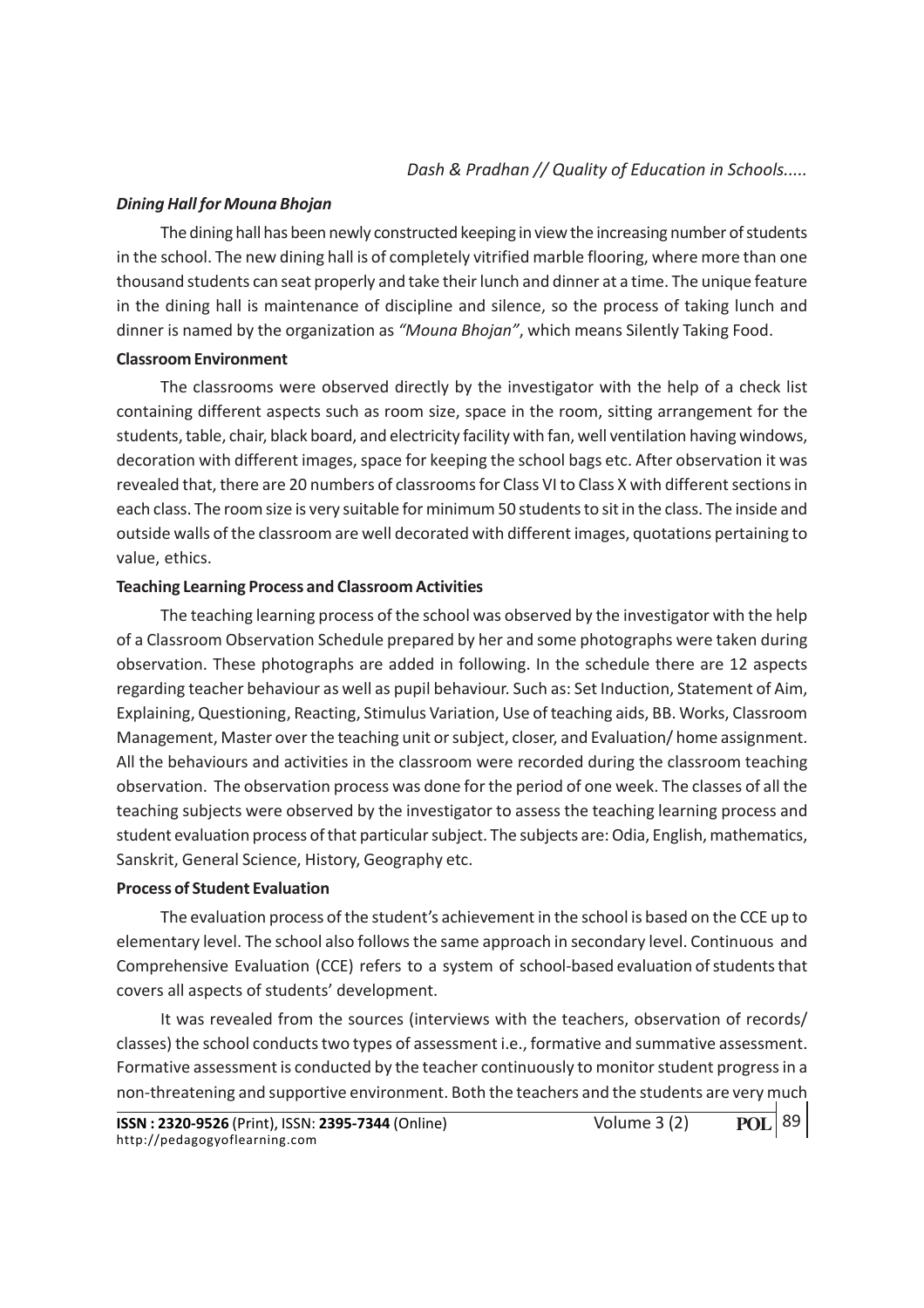encouraged in this system of evaluation. This helps the teachers to diagnose and provide remedial measures to the students. For this formative assessment, the teachers give assignments (revision of in-side questions and surprise tests) and different projects (e.g., calculation of expenditure on daily needs, water cycle, solar system, about renowned poets in Odia, historical monuments, past emperors, tense forms etc) to the students. The project assignments are given individually and in a group to develop basic understanding, practical skills among the students. It is also organized to develop qualities like leadership, communicating skills, organizing skills which are the important factors for assessment.

Life skills, social and emotional skills are developed among the students by organizing different activities in special classes such as ten formula given by WHO on self awareness, development of personality, empathy, cooperation etc. These are assessed on the basis of imaginative questions, generation of new ideas, effective communication, accepting other's views etc. The attitudes and values as respect, courtesy inside and outside the classrooms, helpful behaviour etc are assessed in the school by observation of these behaviours. Health and physical education is also assessed by observing good hand-eye coordination, activities in the play ground, sportsmanship etc. Besides all of the activities, the progress reports, parent teacher meetings are organized for getting feedback from both ends for the holistic development of the students.

## Teacher-Pupil Relationship

It was revealed from the sources (interviews, observation and FGD) about the pupil-teacher relationship in the school. It is just like the father and the son. It is very cordial. Every care is taken by the teachers and other assigned members for the holistic development of the students. Emotional, social maturity is developed with the creation of the homely environment. Every teacher seems to be very cautious about the health of each and every student. Teachers enquire about the personal problems about the students. With this environment the student feels the teachers as their friends with whom they can share their problems. The teachers are really the friends, guides and the philosophers. The students see the teachers as the God. They encourage the students to utilize properly the study hours and the play hours as per their importance.

# Organization of Curricular Activities

The findings related to organization of curricular activities as revealed fron the analysis of the data are presented below:

# Sports Games and Physical Activities

The sports, games and physical activities include Badminton, Baseball, Basketball, Football, High Jump, long jump, discus throw, running, cycling, volleyball, Wheel Bell with one iron stick (low weight), Tick wood for malkhamb practice, kabadi , Kho-Kho etc. are played by the students under the guidance of the experienced physical education teacher. Besides, the indoor games such as card game, luddu, chess, carom mathematical games etc are organised. The teacher seemed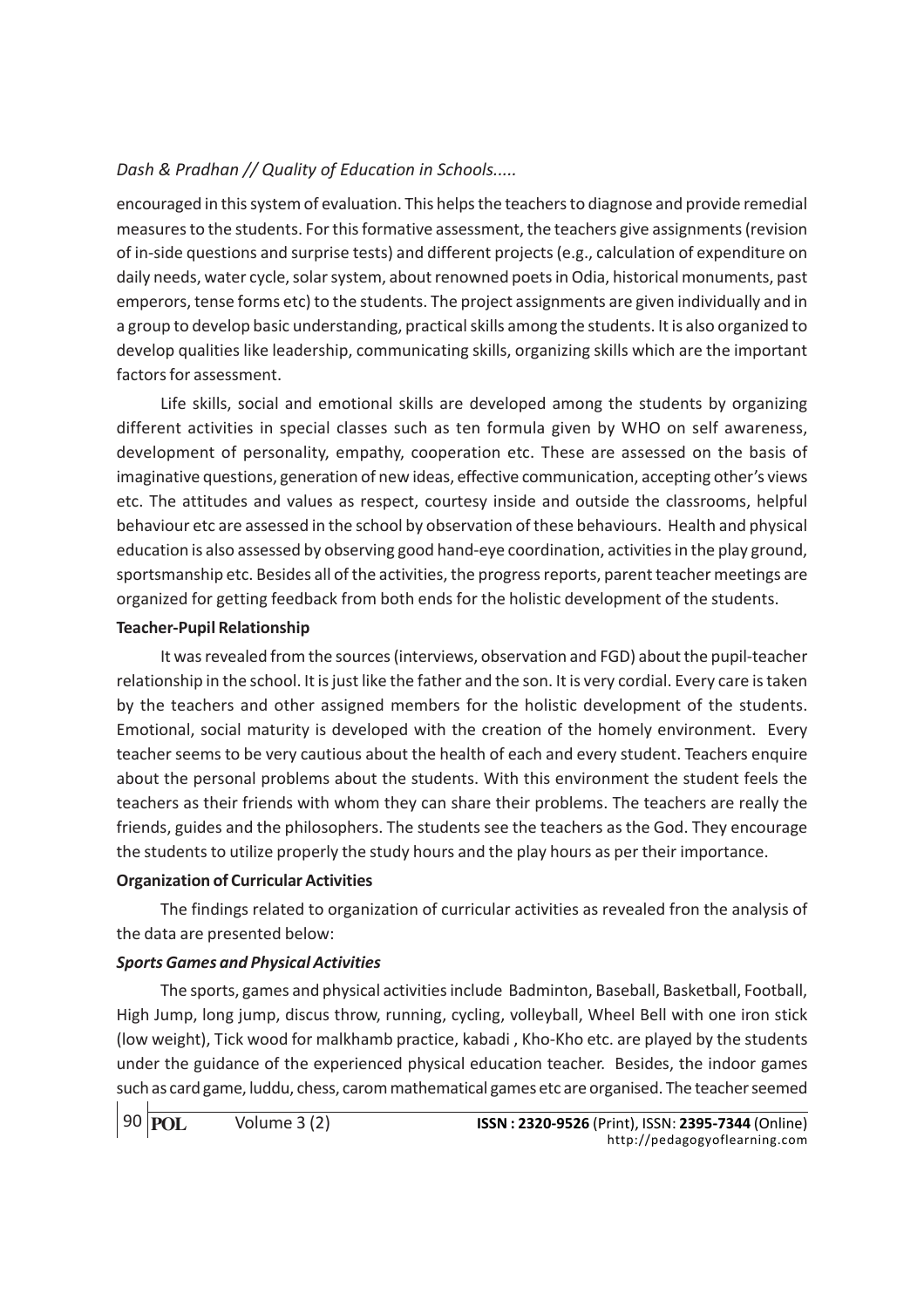to be very active in game period and also the students actively participated in this period, because they are free to choose any one game.

#### Yoga and Meditation

The students practice yoga, pranayams, sakha, drills in the morning for concentration in mind. As the science of Yoga was evolved in India in ancient times. It is now being adopted all over the world. Practice of Yoga is the best way for physical, psychological, intellectual and spiritual development of the students. This has been proved both scientifically and by personal experience. All students seat straight and close their eyes for meditation. All teachers and students are actively involved in this process. The meditation is not compulsory for all but the students are doing perfectly and some students are blinking their eyes and open again and again .

#### Moral and Spiritual Education

For development of moral and spiritual values and to make the life of the students in the school disciplined, different prayers are organized and all the students, teachers participate in the process. They worship the images / photographs of goddess Saraswati, Sri Guriji (the founder), the Bharat Mata in the assembly hall of the school. Vidya Bharati has accordingly developed the syllabus for inculcating moral and patriotic values and to foster proper spiritual outlook. It forms the foundation of the entire educational process. The primary aim of Vidya Bharati is to build the character and outlook of the children in accordance with Bharatiya Sanskrit, Dharma and ideal.

#### Literary Competition

The literary competition such as Essay, Debate (Sishu Sabha) , Quiz, Vedic Mathematics (Vaidika Ganita), general knowledge, and other creative writings in English, Sanskrit, Odia are organized in the school for the students of different classes separately and also in group. Spoken English classes are also organized for the students. This creates a competitive mind academically among the students. This will enable the students to face different competitive examinations in future and make them more creative in literary activities.

# NCC and Ghosh

School is having its NCC wing. The students participate in the NCC and prepare them for serving the nation. This creates a patriotic feeling among the students who participate and others learn about the patriotic values out of NCC programme. Besides, there is Ghosh wing meant for parade. During the celebration of Independence Day and Republic Day, the Ghosh team performs its activities by playing Woodwind and brass instruments.

#### School Community Relationship

As revealed from the parents, teachers and FGD held with students, the school maintains school-community relationships. The parents are invited during different occasions such as parentteacher meeting, annual function and any other special function. The students are encouraged to perform the cleanliness, awareness programmes in the nearby villages.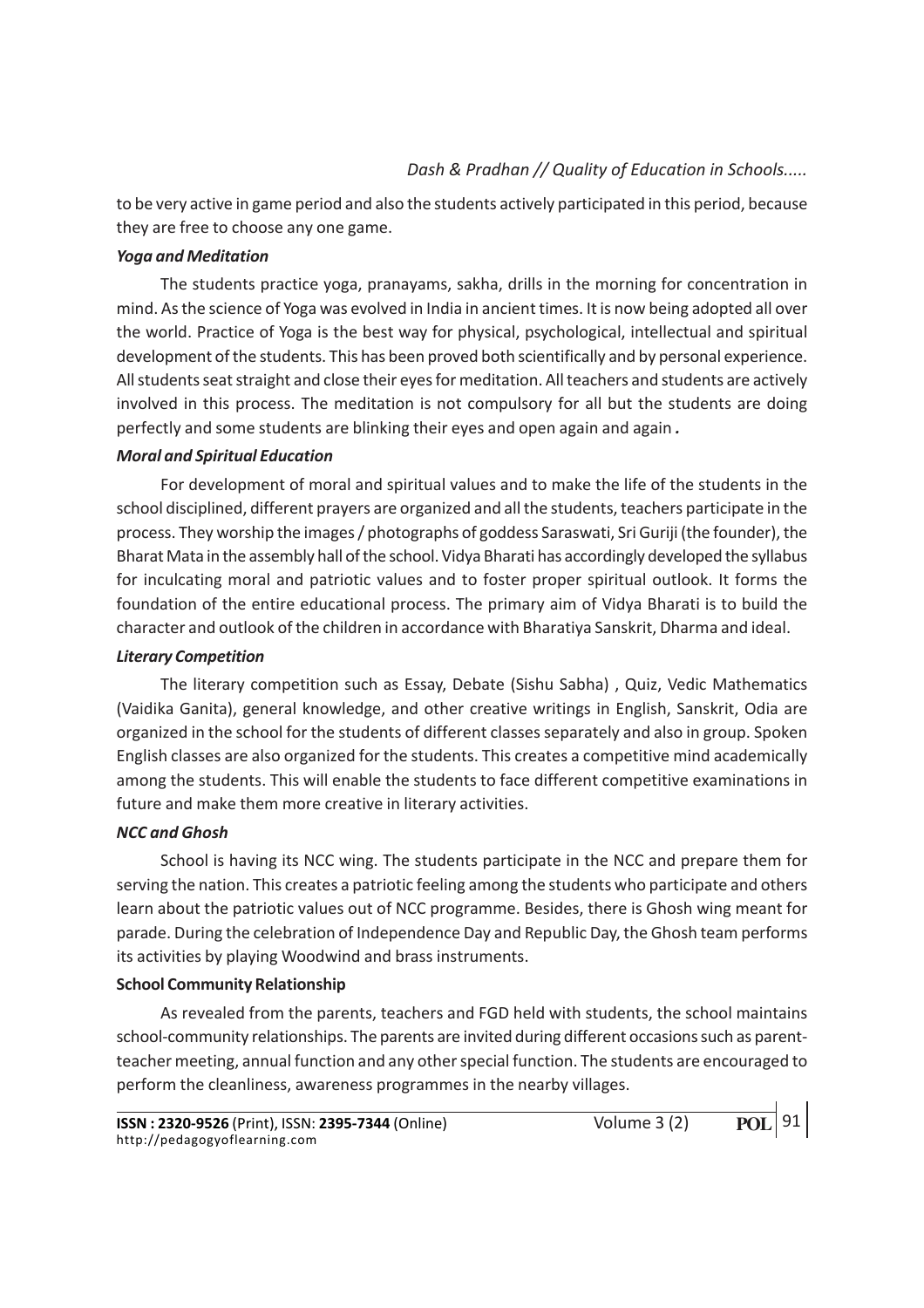# Recreational Activities

It is revealed from the data collected from different sources that the school organizes study tours every year class wise and picnic also arranged for the students. Drama, Dance programmes are performed in the annual function of the school. The students practice the same before the schedule date of the annual function. The students with creativity in dance, music, acting etc. are encouraged for development of the innate potentials of the students.

## Outcomes of the FGDs with Students

The focus group discussions with the students were conducted by the investigator in the school premises with prior permission from the Pradhan Acharya of the school. The investigator had twelve number of focus group discussions with the students along the guidelines prepared for the purpose at the end of the school hour at about 4.30 pm. This process was continued for a period of one week. The students were invited to the assembly hall for the meeting as the hall was a suitable place for discussion. The students were very interested and encouraged for taking part in the discussion.

# The outcomes of the FGD are as following:

- <sup>l</sup> Majority the students are satisfied with the school environment available in the campus such as : classrooms are sufficient with good sitting arrangement, good library with plenty of books, hostel for them, drinking water facility, toilets facility.
- <sup>l</sup> Computer laboratory needs to be developed with more number of computers with internet connectivity with broadband.
- Play ground needs to have a boundary wall as it is adjacent to the river bank.
- <sup>l</sup> Classrooms are good of good condition, but black boards are of good looking. Preferably white boards need to be installed.
- <sup>l</sup> Students are very satisfied with teaching process of the teachers. All the classes are very interesting and easy to understand the information provided by the teachers.
- The students are satisfied with the process of evaluation in all aspects of learning, home assignment, remedial classes as they are able to clear their doubts.
- <sup>l</sup> The curricular activities such as sports, games, yoga, etc and scope for creative literary activities such as debate, essay, quiz etc are satisfactory. These activities help them for better learning.
- <sup>l</sup> Satisfied with the menu and quality of food provided to them in the hostels. They are also satisfied with the quality and quantity of daily life necessities, e.g. soap, tooth paste, winter clothes etc. provided to them in the hostel.
- Hostel life is enjoyable. They were reluctant to stay initially in the hostel, but now a days they derive pleasure out staying in hostel as they learn many aspects, discipline, systematic life, punctuality, sincerity, respect to god, teachers etc.

92 **POL**

Volume 3 (2) ISSN : 2320-9526 (Print), ISSN: 2395-7344 (Online) http://pedagogyoflearning.com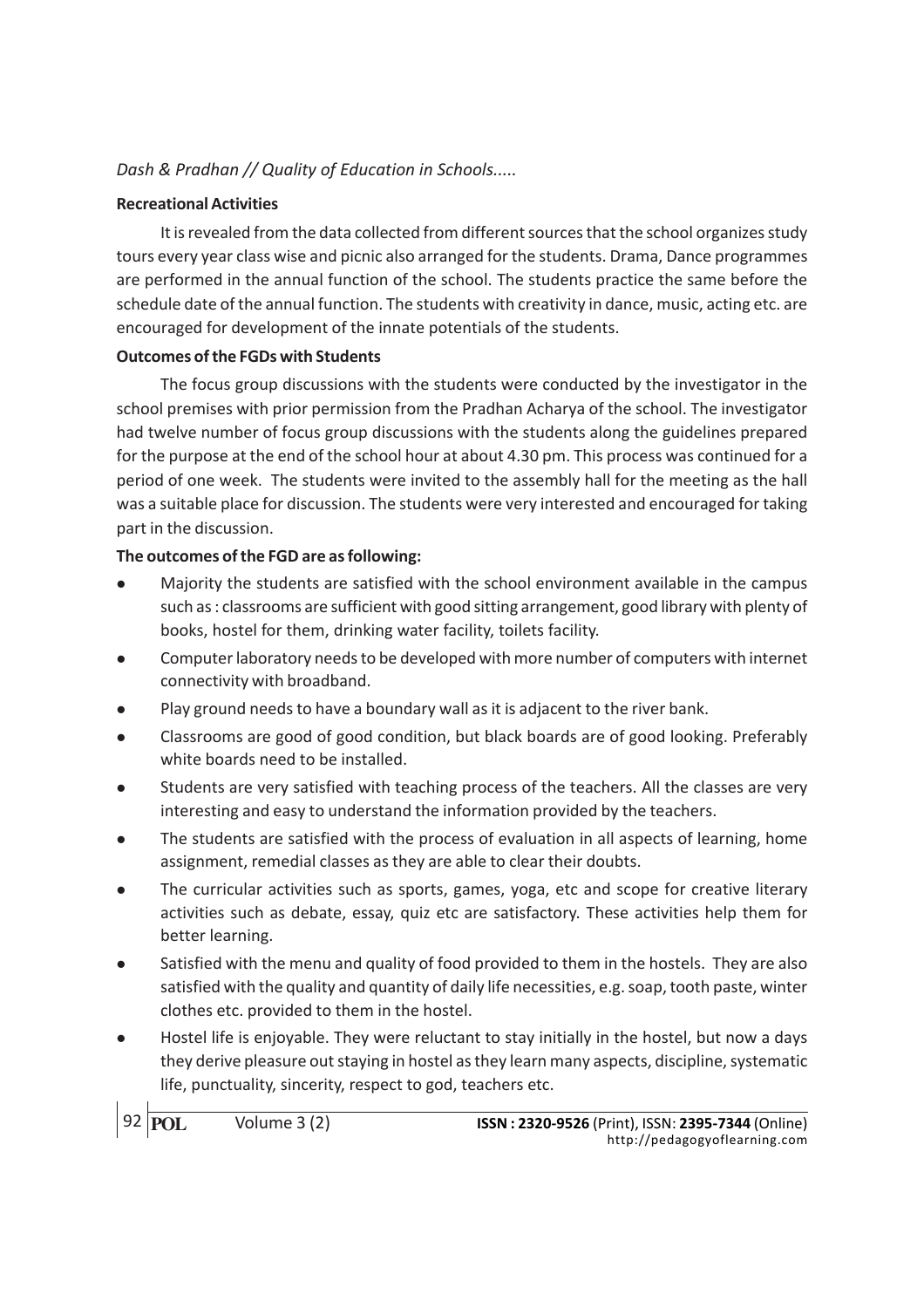- <sup>l</sup> Majority of students have aspirations to be teachers, doctors, engineers and defense personnel officers to serve the nation in future life.
- Satisfied with the teacher's behavior as friendly and the feel the environment as their home out of home.

# Findings of the Study

The major findings of the study are as follows:

- <sup>l</sup> Saraswati Vidya Mandir (Residential), Keshabdham, Gotiroutpatna of Cuttack district in the state of Odisha is a private school run under Siksha Vikash Samiti, Odisha and affiliated to Board of Secondary Education, Cuttack, Odisha.
- <sup>l</sup> The campus of the school is named as 'Keshab Dham' in name of Dr. Keshav Baliram Hedgewar, the founder and first Sarsanghachalak of Rashtriya Swayamsevak Sangh.
- <sup>l</sup> This is a boys school and residential in nature, which was established on 19.06.1986 in its premises of 20 acres of land. Presently, 428 students are studying and residing in the hostel situated in the campus itself. 24 teachers are teaching different subjects and one pharmacist for health check up, three office administrative staff along with 04 sevaks; there are four number of Sevak, 10 Workers for kitchen as chief cook, assistant cooks, assistants for cooking the food for the students and staff of the school; 08 workers for cleaning in hostel, garden, etc.
- The school has a vast play ground, beautiful greenery garden, place for prayer for students & teachers in the lap of school building, well constructed meditation & evening prayer hall, teachers training centre, botanical garden etc. have increased the beauties of the school.
- <sup>l</sup> The school infrastructure has been created in about 04 acres of land with pucca boundary wall and big Iron Gate. The 'U' shaped school building looks very beautiful.
- <sup>l</sup> Regular health check up is done by calling Doctors and free medicines are provided to the ill students. One pharmacist is appointed and one ambulance is provided by the school management for the students and staff to carry them to the nearby hospital illness.
- <sup>l</sup> Sports materials like Volley ball, foot ball, carom, cricket, badminton, ring ball, chess etc are available in the school. The musical instruments such as harmonium, flute, tabla, dholak, ginni are available in the school are played during the evening prayer in the assembly hall daily.
- A very good botanical garden is situated in the campus itself which is named as "Dhanwantary" Vanausadhi Udyana" full of variety medicinal plants.The kitchen garden is implanted in about 4.00 acres of land. Numbers of vegetables, fruits are harvested from the garden. There is a big dining hall where 'Mouna Bhojan' is done.
- <sup>l</sup> The student's evaluation process is based on the continuous and comprehensive evaluation process. Such evaluation proves includes bothe scholastic and co-scholastic aspects of students' learning.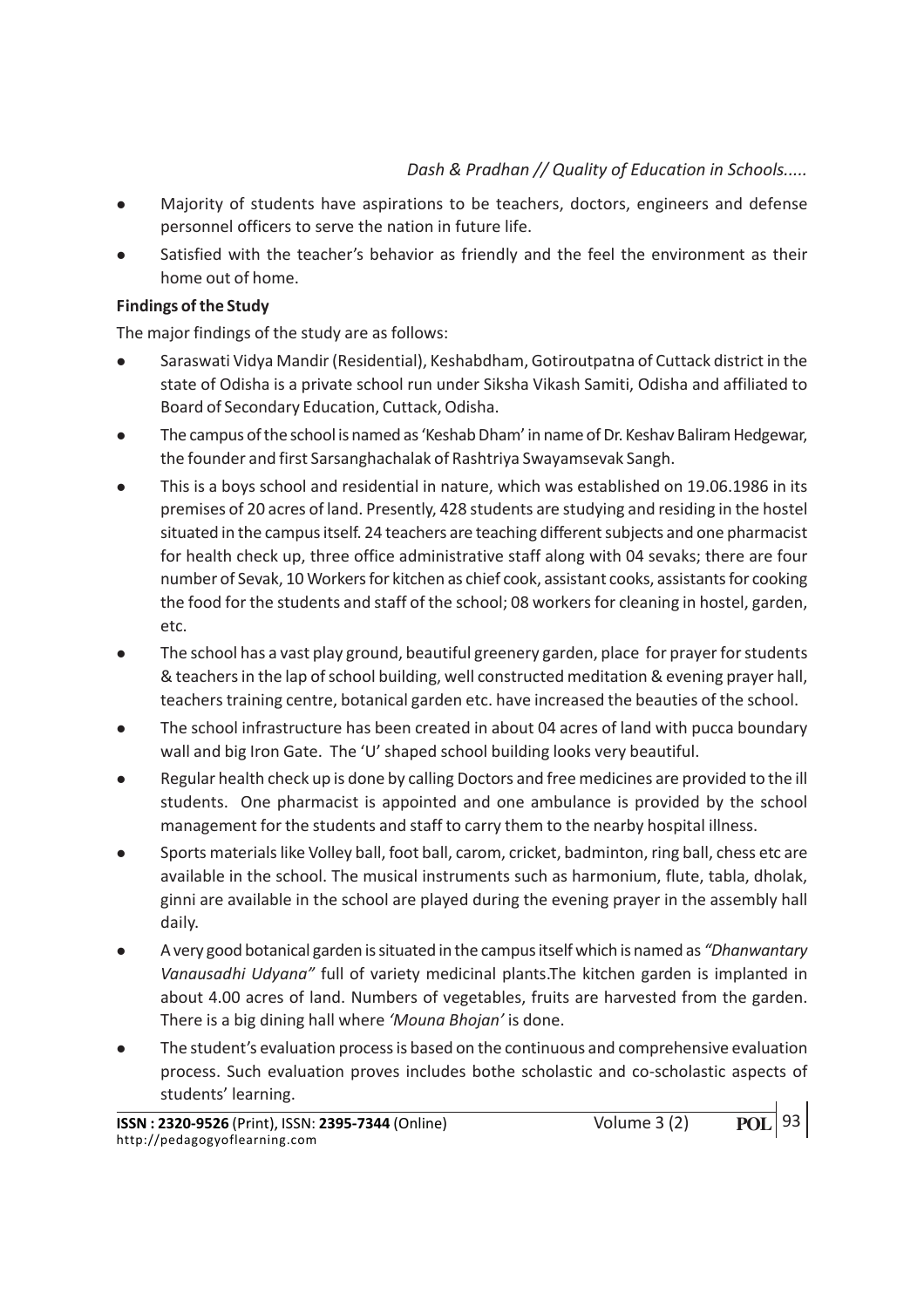- <sup>l</sup> The pupil-teachers relationship is very cordial in natures. The teachers take optimum care for the students; even they behave as friend, guide and philosopher.
- <sup>l</sup> Various curricular activities organized by the school such as physical, literary, sports, NCC yoga etc. Under physical activities like physical exercises including yoga, sports, gymnastics etc. with the aim to make the children strong and fit, so that, they can be good sportsmen and their physical capabilities can be adequately developed.
- <sup>l</sup> The students practice yoga, pranayams, sakha, drills in the morning for concentration in mind. Practice of Yoga is the best way for physical, psychological, intellectual and spiritual development of the students. For development of moral and spiritual values and to make the life of the students in the school disciplined, different prayers are organized and all the students, teachers participate in the process.
- The literary competition such as Essay, Debate (Sishu Sabha), Quiz, Vedic Mathematics (Vaidika Ganita), general knowledge, and other creative writings in English, Sanskrit, and Odia are organized to create a competitive mind academically among the students and to enable the students to be more creative, to face different competitive examinations in future.
- The school is having its NCC wing. The students participate in the NCC and prepare for serving the nation. This creates a patriotic feeling among the students who participate and others learn about the patriotic values out of NCC programme.
- <sup>l</sup> Majority the students are satisfied with the school environment available in the campus such as: classrooms are sufficient with good sitting arrangement, good library with plenty of books, hostel for them, drinking water facility, toilets facility.
- Satisfied with the menu and quality of food provided to them in the hostels. They are also satisfied with the quality and quantity of daily life necessities, e.g. oil, soap, tooth paste, winter clothes etc. provided to them in the hostel.
- <sup>l</sup> Majority of the students expressed that Hostel life is enjoyable. They were reluctant to stay initially in the hostel, but now a days they derive pleasure out staying in hostel as they learn many aspects, discipline, systematic life, punctuality, sincerity, respect to god, teachers etc
- <sup>l</sup> This school is a unique institution that takes take for the holistic development (i.e., Physical, mental, emotional, social, and spiritual) of the students. The students can be capable of facing all types of atmospheres. The success rate of the students of the Saraswati Vidya Mandir is 100 percent. The schools of this type can produce the real citizens of India with full of humanity and patriotism. They will be living a perfect human being.

# References

Dave, P. N. (1988). Pupil achievement at the primary stage. New Delhi: NCERT Forbes, S. H. (2003). Holistic education: an analysis of its ideas and nature. Brandon: VT.

94 **POL**